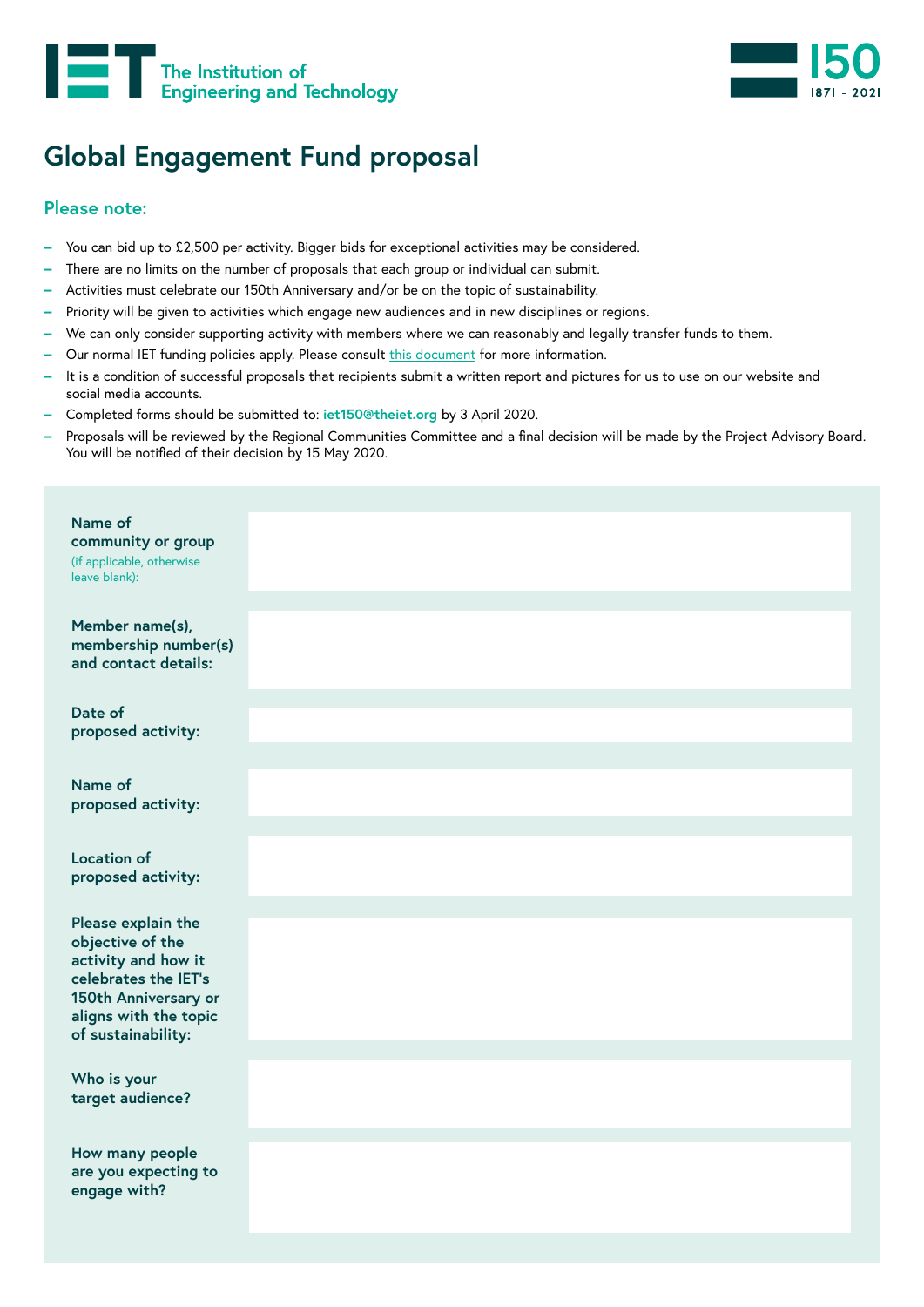## **Budget breakdown**

| Target number of delegates: |              |                               |  |
|-----------------------------|--------------|-------------------------------|--|
|                             | <b>Total</b> | <b>Additional Information</b> |  |
| Venue                       |              |                               |  |
| Room(s):                    |              |                               |  |
| Catering:                   |              |                               |  |
| AV hire:                    |              |                               |  |
| Volunteer expenses          |              |                               |  |
| Travel expenses:            |              |                               |  |
| Accommodation:              |              |                               |  |
| Speaker expenses            |              |                               |  |
| Travel expenses:            |              |                               |  |
| Accommodation:              |              |                               |  |
| Onsite material             |              |                               |  |
|                             |              |                               |  |
|                             |              |                               |  |
| Other                       |              |                               |  |
|                             |              |                               |  |
|                             |              |                               |  |
|                             |              |                               |  |
| Total budget request:       |              |                               |  |